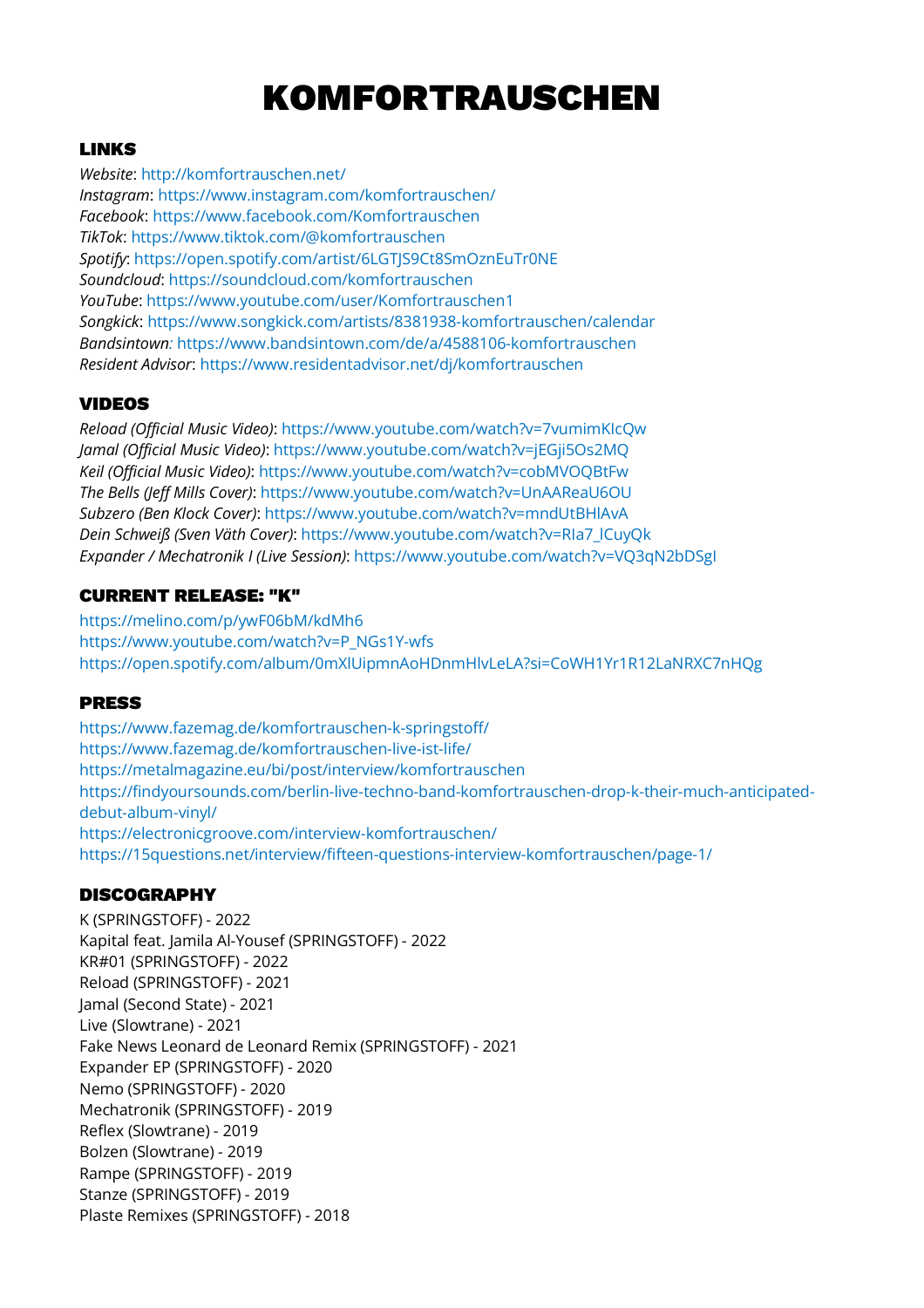Företag Remixes (SPRINGSTOFF) - 2018 Plaste (SPRINGSTOFF) - 2017 Astray feat. Inéz (SPRINGSTOFF) - 2017 Komfortzone Remixes (SPRINGSTOFF) - 2017 Komfortzone (SPRINGSTOFF) - 2016 Komfortrauschen (SPRINGSTOFF) – 2015

## **PHOTOS**

http://komfortrauschen.net/download/Komfortrauschen\_Photos.zip

#### SHORT TEXT (GERMAN)

Komfortrauschen ist eine Live-Techno-Band aus Berlin, die auf innovative Art und Weise mit traditionellen Instrumenten den knallharten Sound eines DJ-Sets erzeugt. Man stelle sich vor: eine Punkband gefangen in einem Drum-Computer, The Prodigy als Berghain-Resident, Richie Hawtin meets Rammstein. Die pure Ekstase und maschinelle Genauigkeit von Techno, angereichert mit der frischen Energie und Verspieltheit einer Live-Band.

#### LONG TEXT (GERMAN)

Du betrittst den Raum. Dunkelheit, Nebel, schweißgetränkte heiße Luft. Such dir den Weg durch den Keller-Club. Blitze, Strobo, keine klare Sicht. Ein tiefer Sinuston schiebt alles weg. Ein mieser Rhythmus peitscht dir ins Gesicht. Dirty. Weiße Klamotten. Fuck, da steht ja eine Band auf der Bühne! Der Einsatz der Bass-Drum bringt alle zum Ausrasten. Sofort wirst du Teil der Maschine, die von Komfortrauschen angetrieben wird. Drei präzisionsbesessene Kontrollfreaks, die ihr Handwerk bis zur Industrienorm verfeinert haben. Ein kompromissloser Sound, zusammengeschweißt aus treibendem Schlagzeug, tiefen monotonen Basslinien und einer Gitarre, die sich wie Acid durch deinen Gehörgang frisst. Die drei wandeln ihre mechanische Energie in einen ausgelassenen Techno-Sound um, dem man nicht widerstehen kann. Aber Achtung: Es gibt keinen Not-Aus-Schalter!

Komfortrauschen ist eine Live-Techno-Band aus Berlin, die auf innovative Art und Weise mit traditionellen Instrumenten den kraftvollen harten Sound eines DJ-Sets erzeugt. Man stelle sich vor: eine Punkband gefangen in einem Drum-Computer, The Prodigy als Berghain-Resident, Richie Hawtin meets Rammstein. Die pure Ekstase und maschinelle Genauigkeit von Techno, angereichert mit der frischen Energie und Verspieltheit einer Live-Band.

Seit der Bandgründung 2014 spielen Komfortrauschen regelmäßig in namhaften Clubs wie dem Sisyphos, der Kantine am Berghain und dem Kater Blau, auf unzähligen Festivals in Deutschland sowie in ganz Europa und darüber hinaus. Jetzt sind sie drauf und dran die ganze Welt zu erobern!

#### SHORT TEXT (ENGLISH)

Forget what you think you know about live techno. Forget drum machines. Forget laptops. Forget premade loops. Komfortrauschen is a live band that looks and sounds like no other. The German trio brings mechanical rhythm, acid guitars and thundering bass with the precision of a German factory but the hedonism of a Berlin basement. There is nothing polite or organic about what they do. A Komfortrauschen show is full of raw, pure and unadulterated techno energy that is designed to make you sweat.

#### LONG TEXT (ENGLISH)

Forget what you think you know about live techno. Forget drum machines. Forget laptops. Forget premade loops. Komfortrauschen is a live band that looks and sounds like no other. The German trio brings mechanical rhythm, acid guitars and thundering bass with the precision of a German factory but the hedonism of a Berlin basement. There is nothing polite or organic about what they do. A Komfortrauschen show is full of raw, pure and unadulterated techno energy that is designed to make you sweat.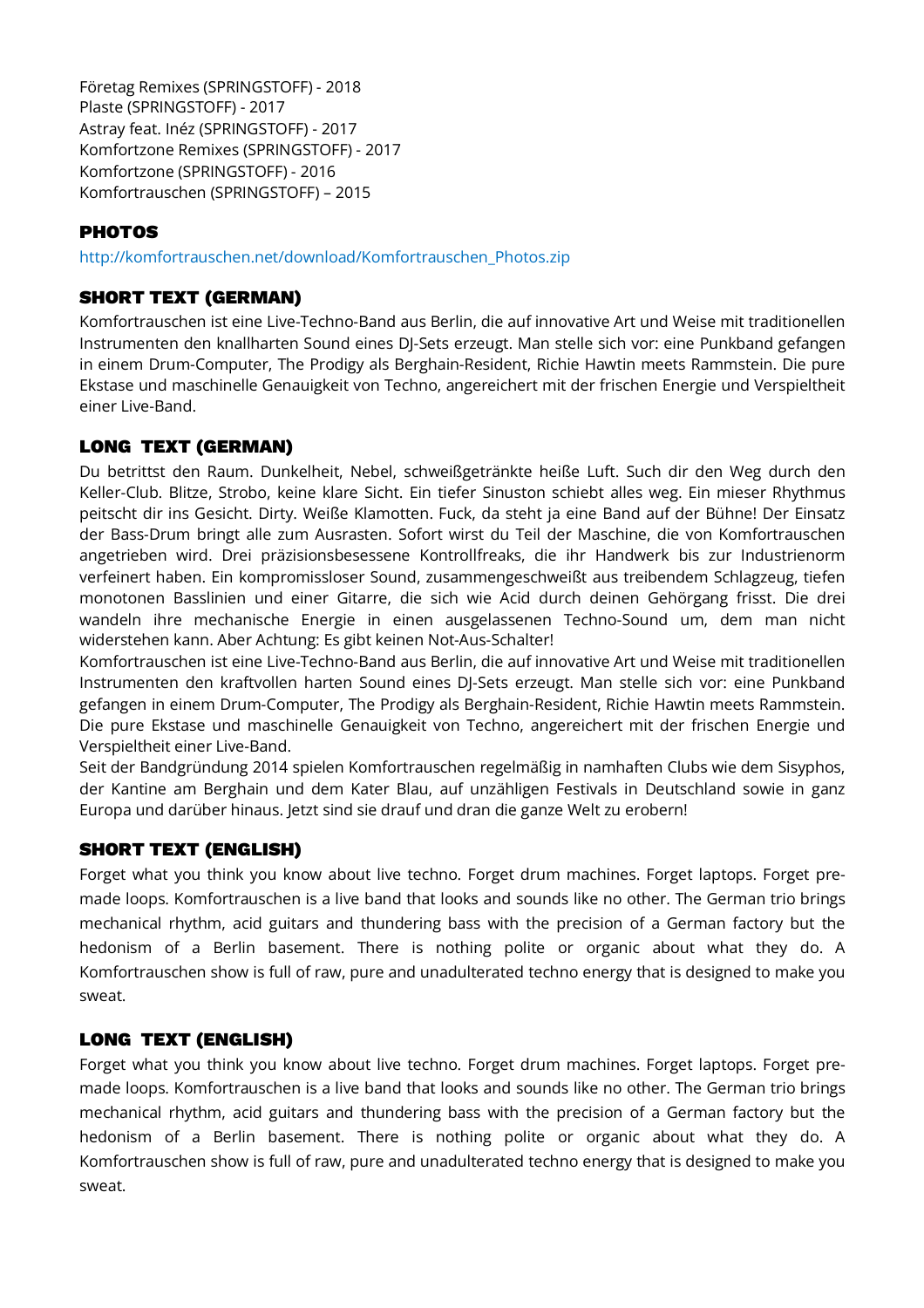This acclaimed live outfit of Laurenz Karsten, Phillip Oertel and Tim Sarhan has been reconstructing live instrumental techno in idiosyncratic ways for years. Made up of just guitar, bass and drums processed through an array of effects and pedals, they bring the unabashed rave of The Prodigy to the precision programming of Richie Hawtin each and every time.

There are no pretty melodies or arty chords in what they do. Instead their ripping guitar lines put a 303 to shame, their monotone basslines take you deep into darkness, their visceral drum breaks and powerful drops let you lose yourself in the moment. Komfortrauschen's mix of the exactness of techno and unpredictability of a live show results in arresting arrangements that fire every single synapse in your body. Komfortrauschen means "comfort noise" and the band is able to hold down blackened clubs but also mesmerise on big festival stages.

They have played everywhere from SXSW to Kantine am Berghain and many other places around Europe. They look like a traditional rock band but bring the raw energy of the earliest punk to the most cutting edge techno.

They do not DJ. They do not produce. But this year, these self-confessed precision-obsessed control freaks have assembled their much anticipated debut album, K, on SPRINGSTOFF.

It is a record that explodes them onto the world stage and is an all-consuming mix of slamming techno rhythms, unrelenting drums and lashings of acid. The dynamite collection is a strong musical statement that confirms Komfortrauschen have truly mastered the art of live techno. The way the three members intertwine their live kicks, razor-sharp hi-hats and dynamic drum rolls will be as thrilling to watch as it is to listen to. The secret is now out of the box, Komfortrauschen is impossible to contain. It is time to lose yourself in their noise.

## SOME FESTIVALS PLAYED AT

*2022*: Wilde Möhre (Drebkau), Hometown Festival (Großkmehlen), MIR Festival (Mönchengladbach) *2021*: Reeperbahn Festival (Hamburg), City Movement Festival (Mönchengladbach), Dresdner Drum & Bass Festival (Dresden), Zuparken Festival (Bastorf), Riviera Festival (Offenbach), 6\* Festival (Bayreuth)

*2020*: Festival de la Cité (Lausanna, CHE), Bandstand Festival feat. Jacob Korn (Dresden)

*2019*: Sonic Visions Festival (Esch-sur-Alzette, LUX), Loftas Fest / What's Next In Music? (Vilnius, LTU), Generator Festival (Odense, DNK), Live Rock Festival (Acquaviva, ITA), MS Dockville (Hamburg), Watt En Schlick Festival (Varel), Fusion Festival (Lärz), Maifeld Derby (Mannheim), Immergut Festival (Neustrelitz), Futur II Festival (Hamburg), Green Vibrations (Enschede, NLD), IsarFlux Festival (Munich), Les Aralunaires (Arlon, BEL), South by Southwest (Austin, USA), Eurosonic Noorderslag (Groningen, NLD), Sonic Ground (Munich)

*2018*: XJAZZ Minsk Edition (Minsk, BLR), Rixpop (Berlin), Reeperbahn Festival (Hamburg), Detect Classic Festival (Berlin), Fusion Festival (Lärz), Flabbergasted Festival (Essen), XJAZZ Festival (Berlin), Jazzkaar Festival (Tallinn, EST), XJAZZ Ankara (TUR), Big Harry Festival (Munich), Stuttgarter Filmwinter (Stuttgart)

*2017*: Backslash Festival (Zurich, CHE), Jazz & The City (Salzburg, AUT), Sisyphos Schwerelos (Berlin), Katzensprung Festival (Cologne), Breminale (Bremen), Nachtsicht Festival (Stuttgart),

*2016*: Jazztopad Festival (Wrocław, POL), Fusion Festival (Lärz), XJAZZ Festival (Berlin), Festa do Jazz do São Luiz Lissabon (Lisbon, PRT), XJAZZ Istanbul (TUR), Lunatic Festival (Luneburg)

*2015*: Torino Jazz Festival (Turin, ITA), XJAZZ/Extreme Chill Festival (Reykjavik, ISL)

# SOME CLUBS PLAYED AT

Kantine am Berghain, Sisyphos, Kater Blau, Funkhaus Berlin, ://about blank, Festsaal Kreuzberg, Neue Heimat, FluxBau, Klunkerkranich, Burg Schnabel, Südpol (Hamburh), Hafen 2 (Offenbach), Z-Bau (Nürnberg), Brunnen70, Privatclub, Urban Spree (Berlin), Harry Klein, Muffatwerk (Munich), Live Music Hall (Cologne), Sankt Peter (Frankfurt), halle02 (Heidelberg), BIX (Stuttgart), Sektor E, Festspielhaus Hellerau